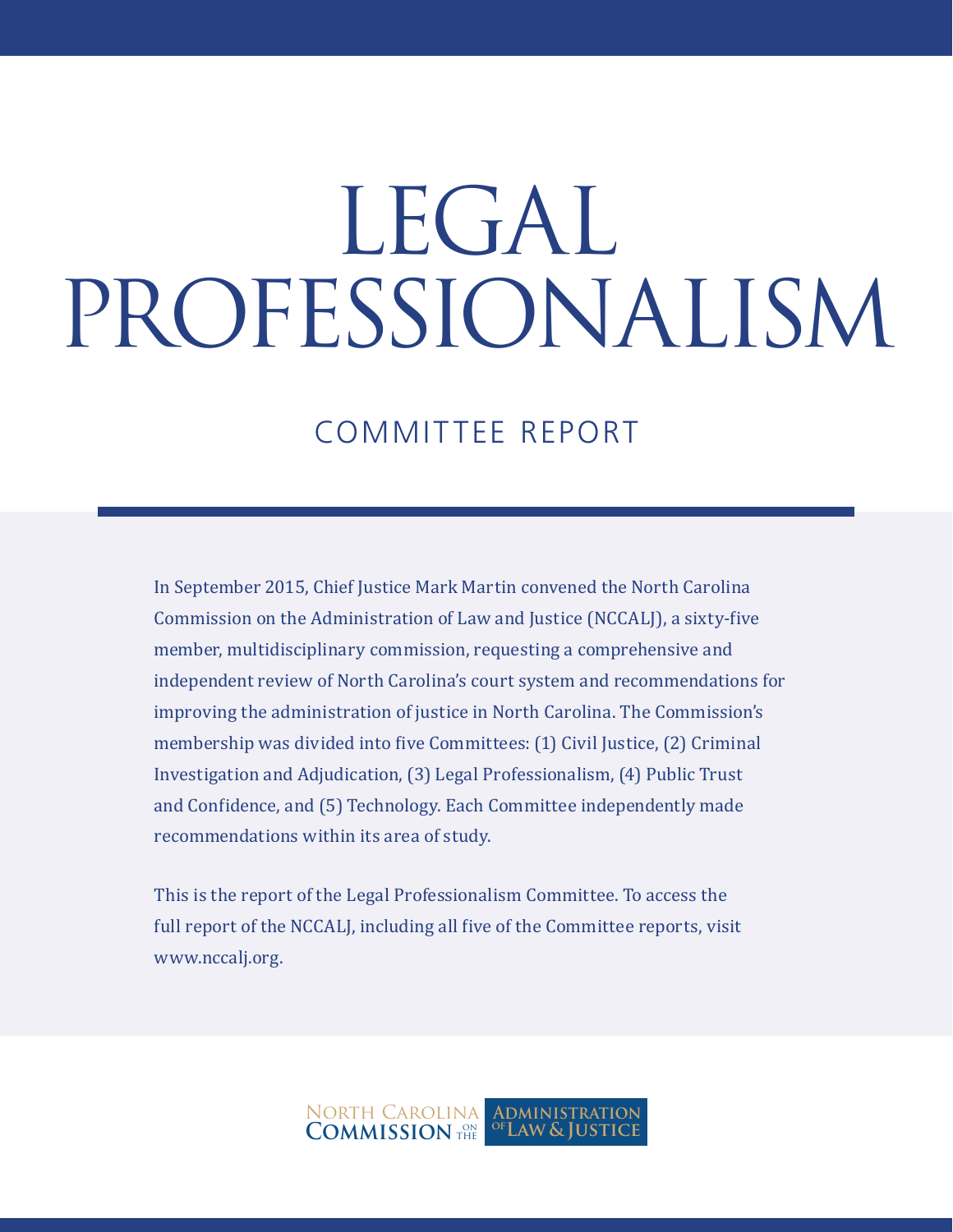#### North Carolina **COMMISSION** THE **Administration Law & Justice of**

## LEGAL PROFESSIONALISM COMMITTEE REPORT

*This report contains recommendations for the future direction of the North Carolina court system as developed independently by citizen volunteers. No part of this report constitutes the official policy of the Supreme Court of North Carolina, of the North Carolina Judicial Branch, or of any other constituent official or entity of North Carolina state government.*

## THE ACCESSIBILITY AND FAIRNESS OF OUR COURT SYSTEM DEPEND, TO A SIGNIFICANT DEGREE, ON THE STRUCTURE AND PERFORMANCE OF THE LEGAL PROFESSION.

## INTRODUCTION AND CHARGE OF THE COMMITTEE

This report states the recommendations of the Legal Professionalism Committee of the North Carolina Commission on the Administration of Law and Justice (NCCALJ).

The following charge has guided the work of this Committee:

*The mission of the North Carolina Commission on the Administration of Law and Justice is to consider how North Carolina courts can best meet our 21st century legal needs and the expectations of* 

*the public, ensuring that we can continue to provide justice for all.* 

*The role of the Legal Professionalism Committee is to consider and evaluate possible changes in our system of delivery of legal services. The Committee will explore ways to address structural challenges that affect access to justice, including the barriers that create a lack of affordable legal services for large segments of our population, the costs and debt*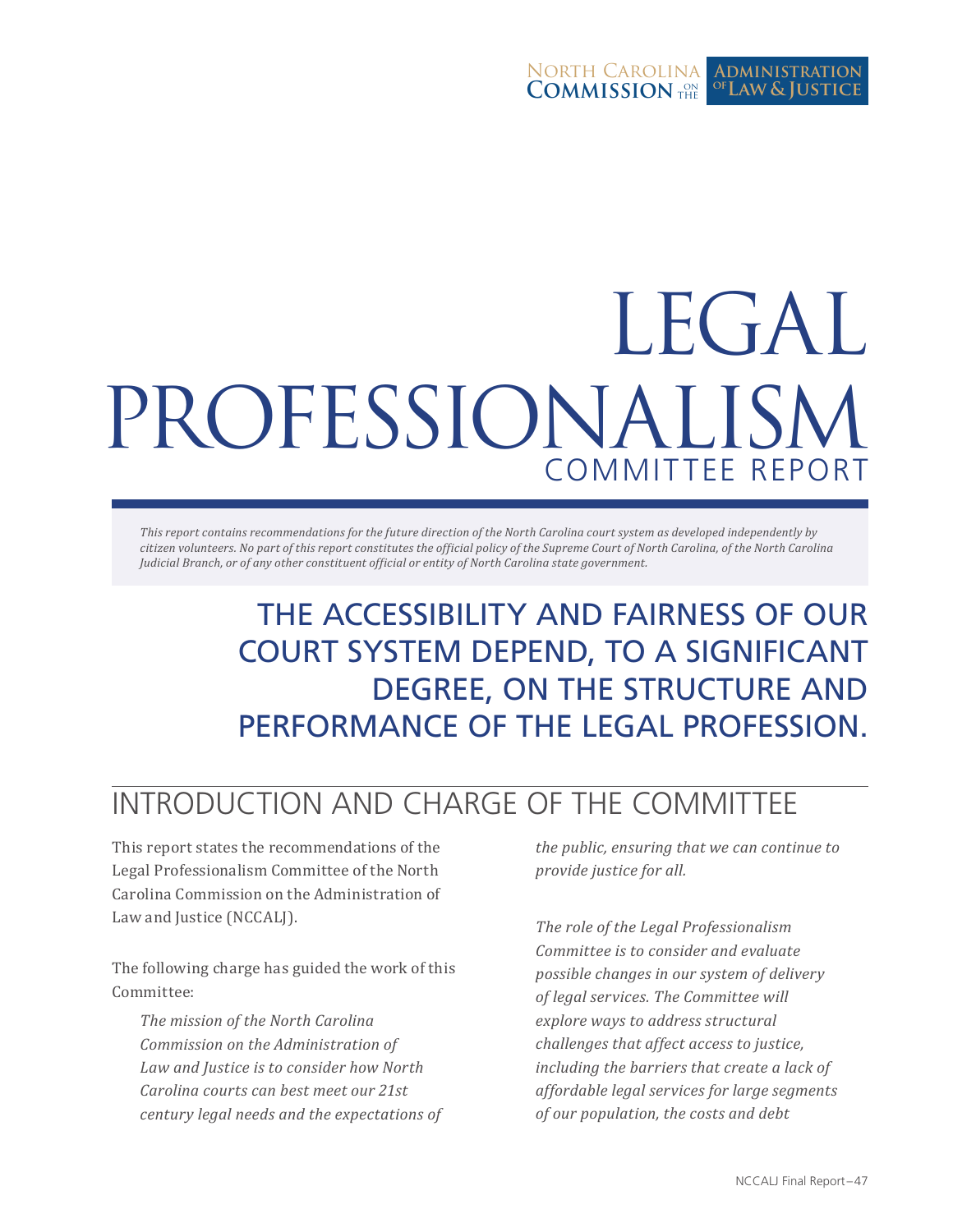*associated with a legal education, and the challenges of developing and sustaining a legal career.* 

*Democratic societies are founded on a shared belief in the rule of law and the integrity of the judiciary. Any change that the Committee considers must take into account the core values of our*  *system of justice, including the exercise of independent judgment on behalf of clients, the absence of conflicts, and the confidentiality of client communications.* 

*The Committee will also consider the need to protect the public from unskilled advisors and the effects of unrepresented parties on the court system.*

## SPEAKERS WHO APPEARED BEFORE THE COMMITTEE

Multiple speakers generously shared their time and insights with the Committee. The Committee heard live or videotaped comments from the following speakers:

- Professor William Henderson, Indiana University Maurer School of Law
- Alice Mine, North Carolina State Bar
- Peter Bolac, North Carolina State Bar
- Dan Lear, Director of Industry Relations, Avvo
- Chas Rampenthal, General Counsel, LegalZoom
- Dean Andrew Perlman, Suffolk University School of Law
- Jaye Meyer, Chair, North Carolina Board of Law Examiners
- Lee Vlahos, Executive Director. North Carolina Board of Law Examiners
- Jim Leipold, Executive Director, National Association for Law Placement
- Paul Carr, President, Axiom
- Kelly Zitzmann, General Counsel, Axiom
- Reid Phillips, outside counsel for Capital Associated Industries
- Jennifer Lechner, Executive Director, North Carolina Equal Access to Justice Commission
- Sylvia Novinsky, Director, North Carolina Pro Bono Resource Center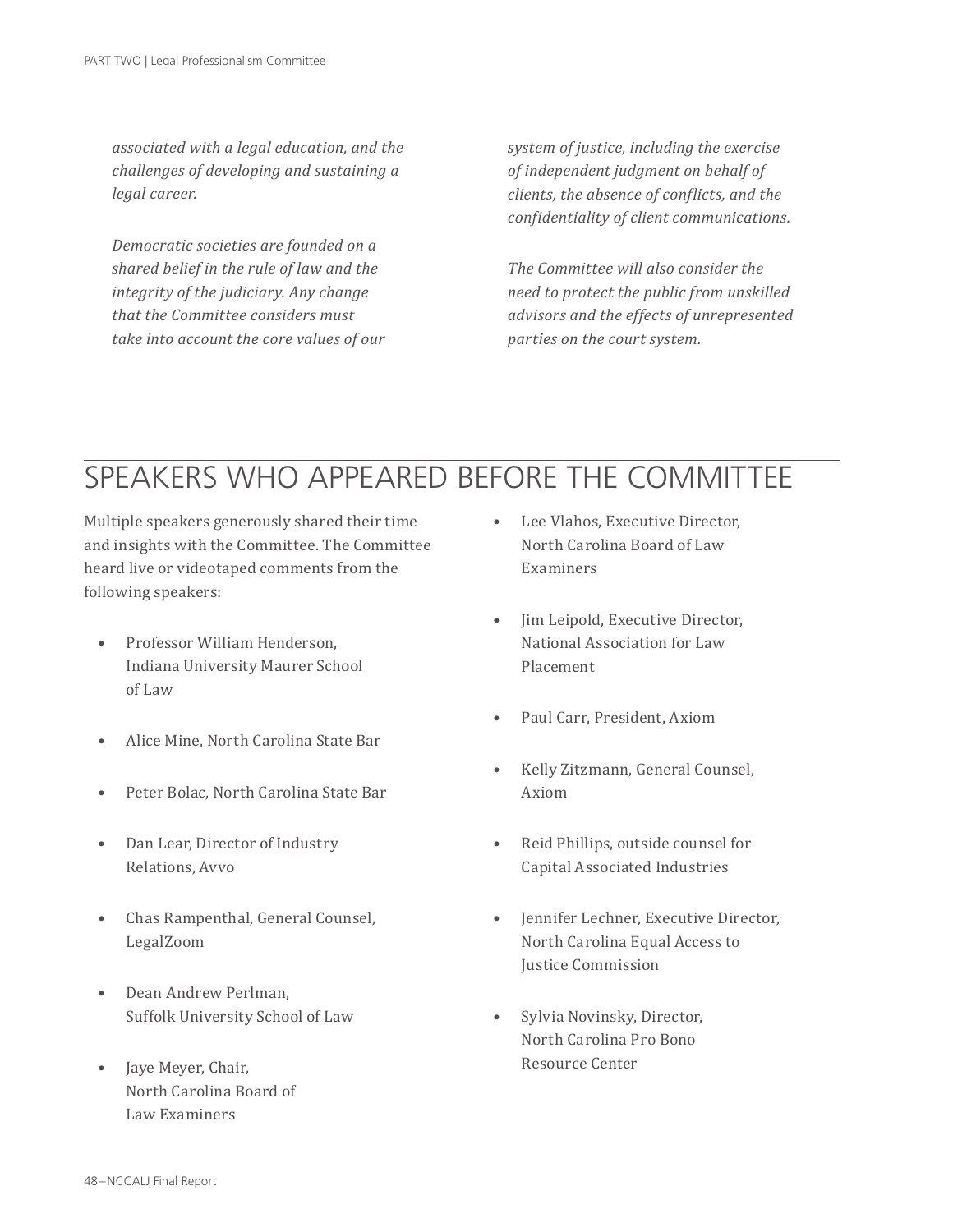## BACKGROUND: ACCESS AND FAIRNESS

Court systems provide a forum to resolve criminal charges and civil disputes. To be effective, a court system must be accessible to people who have disputes. If a court system is to have the confidence of the public it serves, the system must apply fair processes and produce fair outcomes.

The accessibility and fairness of our court system depend, to a significant degree, on the structure and performance of the legal profession. Over the last decade, the market for law-related services has seen rapid change. The statutory framework that governs these services has not kept pace with these changes. This report recommends approaches to these issues that will promote access and fairness in our legal system.

Civil legal services are currently beyond the reach of many North Carolinians. Many of our fellow citizens cannot afford to hire a lawyer for even 6 relatively inexpensive services, such as a will or 2 an uncontested divorce. In a recent North Carolina 0 poll, 73% of respondents disagreed with the statement that most people can afford to bring a case to court.1

This lack of affordability affects more than indigent people. Small- and mediumsized businesses, for example, find it increasingly unaffordable to hire lawyers to address the legal issues that inevitably arise in a modern business.

These problems have led many parties to try to represent themselves — not only in transactions, but in court as well. A 2015 study by the National Center on State Courts found that "at least one party was self-represented in more than three-

quarters of civil [non-domestic] cases."<sup>2</sup> Although some of these parties might represent themselves for idiosyncratic reasons, most of them do so because they cannot afford a lawyer (or believe that they cannot).

Access to lawyers has non-economic dimensions as well. Rural areas of North Carolina are losing lawyers to retirement and relocation. From 2004 to 2015, four of the state's thirty judicial districts saw a net decrease in their populations of practicing lawyers. Over this period, one judicial district lost 60.7% of its lawyers.<sup>3</sup> Further, many non-English-speaking North Carolinians have trouble finding lawyers who can advise them in their own languages.

Paradoxically, many clients' legal needs are going unmet at the same time that many lawyers cannot find stable legal employment. The ranks of these unemployed and underemployed lawyers span the generations. As the following graph illustrates, employment rates for new law graduates in the United States lag behind the rates that prevailed before the 2008 recession: Source: North Carolina Administrative Office of the Courts



Law Graduate Employment Rate Nine Months After Graduation Classes of 1999 - 2015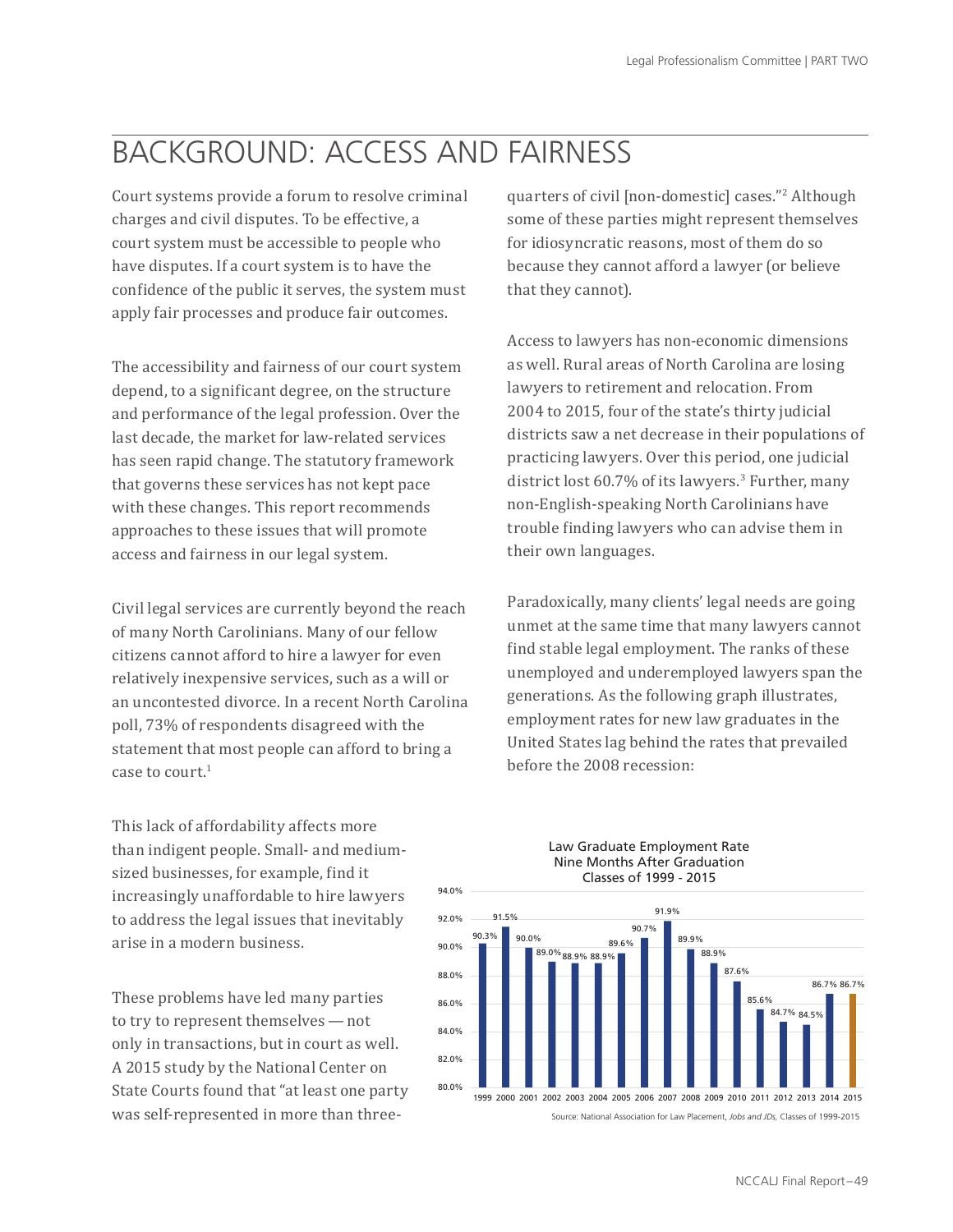In addition, many lawyers carry heavy debt burdens that make it untenable for them to offer low-cost legal services.4 Law school debt also deters many lawyers from practicing in rural areas of North Carolina.

Opinions vary on the causes of the reduced demand for lawyers. Some of the reduced demand, however, reflects an increasing gap between the services that clients are seeking and the services that lawyers are offering. Because of the Internet, the days when a client had to consult a lawyer to get even basic information on a legal problem are over. In addition, new types of providers are offering law-related services that, at least in some respects, compete with lawyers' services.

For these and other reasons, fewer clients are seeking — or can afford — the customized legal services that most law graduates are trained to provide. This mismatch between client needs and the services lawyers are offering requires careful study and creative solutions.

The legal profession and the court system have a shared duty to promote access to justice. The Committee recognizes that people who cannot afford essential legal services should still be able to access these services. Similarly, people who lack lawyers should still have access to the courts.

Likewise, the legal profession and the court system have a shared duty to ensure that the legal system produces fair outcomes. Protecting the public from incompetent legal services promotes fair processes and fair outcomes in our legal system.

## RECOMMENDATIONS

The Committee finds that the delivery of lawrelated services affects the access and fairness goals discussed above. Thus, the Committee has studied the delivery of law-related services in North Carolina and nationwide.

The Committee has identified several issues that are affecting, and will continue to affect, the dynamics of law-related services and the needs of the public. On these issues, the Committee makes the following recommendations:

• A NEW NORTH CAROLINA LEGAL INNOVATION CENTER SHOULD BE CREATED The innovation center should study (and, if appropriate, propose changes to) the definition of the practice of law in North Carolina and the entities with the authority to adjust that definition. The innovation center's proposals should account for the evolving needs and expectations of the public, as well as the impact of technology on lawrelated services.

The innovation center should also study whether North Carolina should license or certify any additional categories of providers of law-related services. If the center recommends licensing or certifying any additional categories of providers, the recommendations should address how these providers should be regulated.

#### **REASONS FOR RECOMMENDATION ONE**

Currently, large numbers of North Carolinians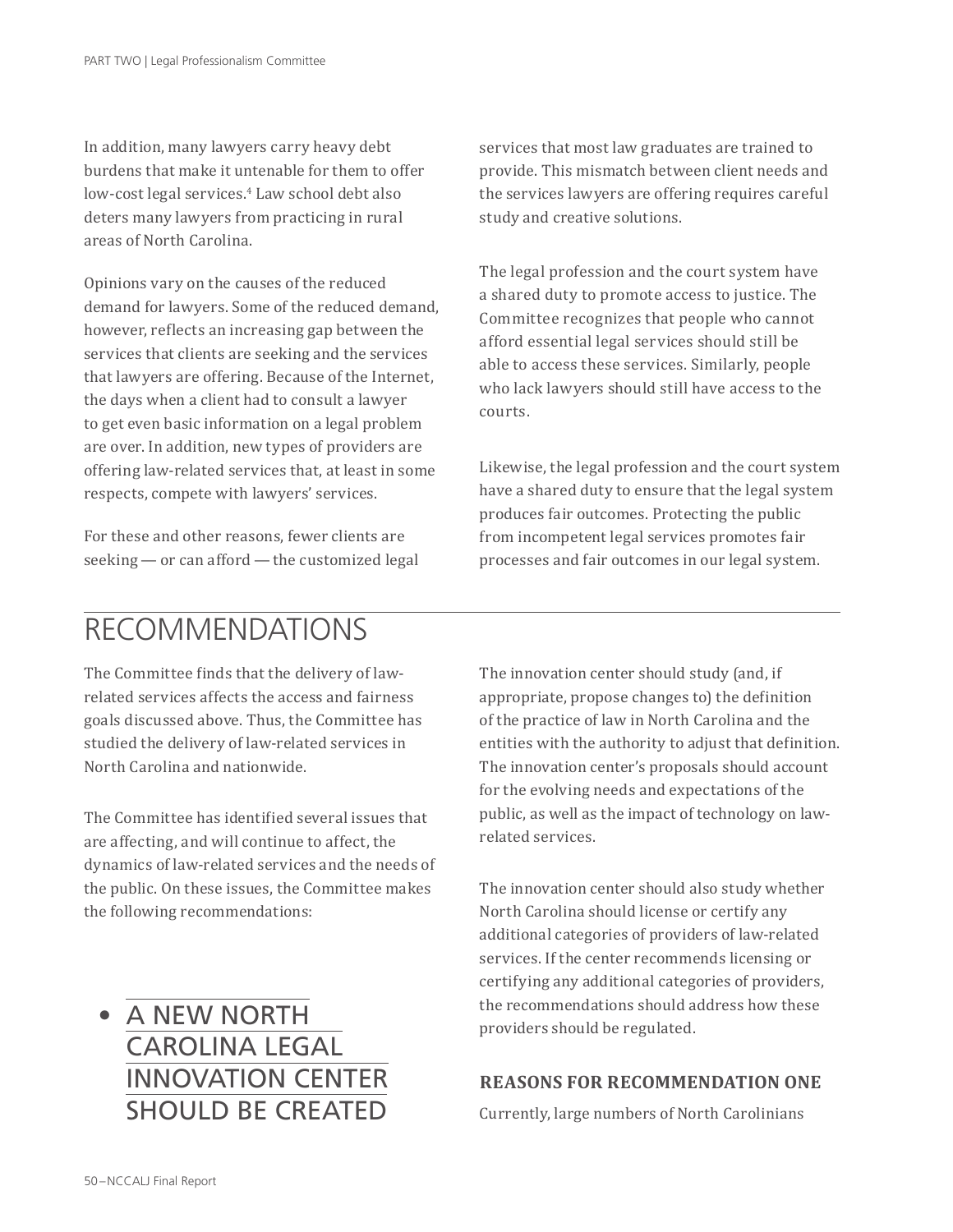with law-related needs are not having those needs met by lawyers. The demand for law-related services in North Carolina and the available supply of those services are not aligned.

In our state, the majority of legal services continue to be provided by lawyers in small partnerships or solo practices. In the United States more generally, however, technology and other market forces are expanding the law-related services that are available. Technology companies and entrepreneurs are making efforts to meet the demand for affordable law-related services in new ways.

These technology-based providers offer a variety of services. Some address discrete legal problems, such as preparing wills, deeds, or contracts. Others take on larger projects, such as providing shortterm lawyers to corporations, helping companies analyze high-volume contracts, and helping people comply with government regulations.

In addition, some states are experimenting with licensing independent non-lawyers to provide law-related services. These limited-license legal technicians are not admitted to the bar and generally do not have a law degree. Even so, they are authorized to help clients with a strictly defined range of law-related tasks. The goals of allowing and licensing these services include (1) offering an alternative to lawyers' services in discrete areas and (2) regulating the alternative services in the interest of consumer protection.

Chapter 84 of the North Carolina General Statutes defines the practice of law in North Carolina, limits the entities and persons who can provide services within that definition, and provides for the regulation of those persons and entities. The definition of the practice of law is broad: it includes "performing any legal service for any

other person, firm or corporation, with or without compensation." N.C. Gen. Stat. § 84-2.1 (2015).

The definition of the practice of law, as well as the statutes that control who can deliver services within that definition, limit the quantity and types of law-related services that are available in North Carolina. Although these statutes affect the balance of supply and demand, the statutes exist for good reasons — most notably, to prevent incompetent or unfit practitioners from harming the public.

In recent years, North Carolina has witnessed intense litigation regarding whether certain online services, such as LegalZoom, involve the unauthorized practice of law. To resolve this litigation, the General Assembly recently amended Chapter 84. These amendments, however, are mostly a tailored response to the issues raised in the *LegalZoom* cases.<sup>5</sup>

In sum, despite the evolution of the market for law-related services, North Carolina's definition of the practice of law has stayed largely unchanged. A comprehensive reexamination of Chapter 84, in the Committee's view, will be one that (1) addresses the unmet legal needs of many North Carolinians and (2) decides the status of emerging providers of law-related services.

The issues associated with the delivery of legal services are complex. They require a balance between important interests. Further, the social and economic realities that influence the market for legal services are continuing to change. For these reasons, possible changes to the regulation of law-related services in North Carolina require in-depth analysis.

The Committee recommends that North Carolina create a Legal Innovation Center to analyze these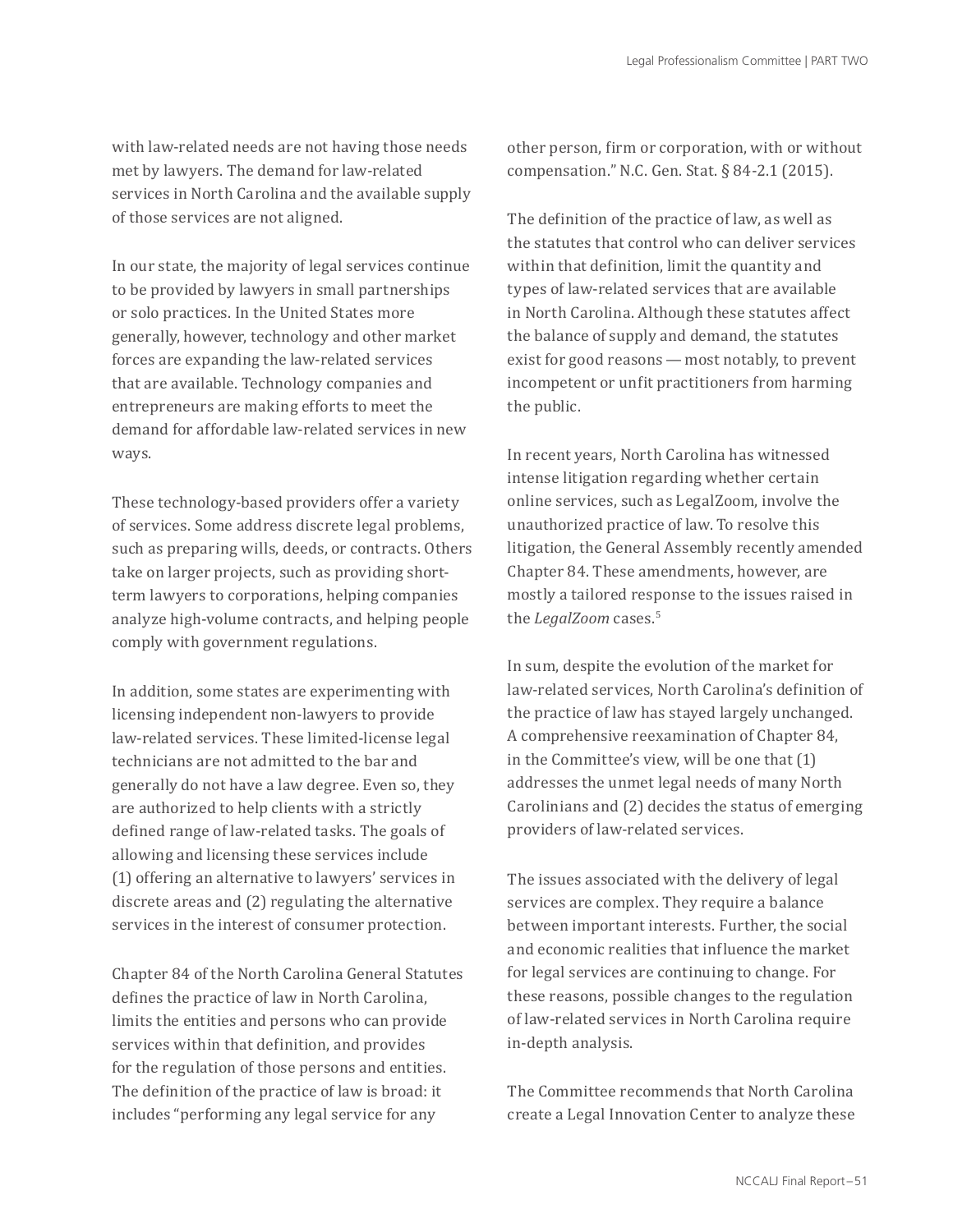and related issues. Such a center could parallel the American Bar Association's recently created Center for Innovation: a center that seeks new ways to close the civil justice gap and to improve the delivery of law-related services. North Carolina's Legal Innovation Center might be a purely private organization — perhaps an arm of the North Carolina Bar Association — or it might be a public-private hybrid.

However the North Carolina Legal Innovation Center is composed, it should study possible updates to Chapter 84. Appropriate updates would seek to address the changing nature of law-related services and would seek a better long-term match of supply and demand. In considering possible statutory updates, the center should address the effects of technological change on law-related services, as well as the wide range of law-related services that now exist or are likely to emerge. In addition, any recommended updates to Chapter 84 must protect the public from incompetent or unfit practitioners and from deceptive practices and other forms of exploitation.

• A NEW NORTH CAROLINA LEGAL INNOVATION CENTER SHOULD STUDY (AND, IF APPROPRIATE, PROPOSE CHANGES TO) THE CHOICE OF THE ENTITIES WITH THE AUTHORITY TO REGULATE ENTRY INTO THE PRACTICE OF LAW

Likewise, the innovation center should study (and, if appropriate, propose changes to) the choice of the entities with the authority to regulate the professional conduct of lawyers. If North Carolina decides to regulate any new types of providers of law-related services, the innovation center should study these same questions in relation to the new providers.

#### **REASONS FOR RECOMMENDATION TWO**

As noted earlier, Chapter 84 of the North Carolina General Statutes provides that only licensed lawyers can practice law. Chapter 84 also creates the framework for the regulation of law-related services in North Carolina. However, the precise effects of Chapter 84 depend on more than the text of the statutes. Those effects also depend on the choice of the institutions that implement Chapter 84, as well as the decisions and actions of those institutions.

Chapter 84 is implemented by the North Carolina State Bar, the North Carolina Board of Law Examiners, and the courts. The State Bar and the Board of Law Examiners are state agencies.

The State Bar regulates the professional conduct of lawyers by handling disciplinary matters, issuing ethical opinions, and offering information to lawyers and the public. The State Bar is governed by the State Bar Council, which is composed of fifty-nine licensed North Carolina lawyers and three members of the public. The lawyer councilors are elected, within geographic districts, by other licensed lawyers. The State Bar, through its Authorized Practice of Law Committee, makes decisions on whether to pursue unauthorizedpractice charges or lawsuits against people or companies that provide law-related services.

The State Bar investigates complaints of professional misconduct, then prosecutes cases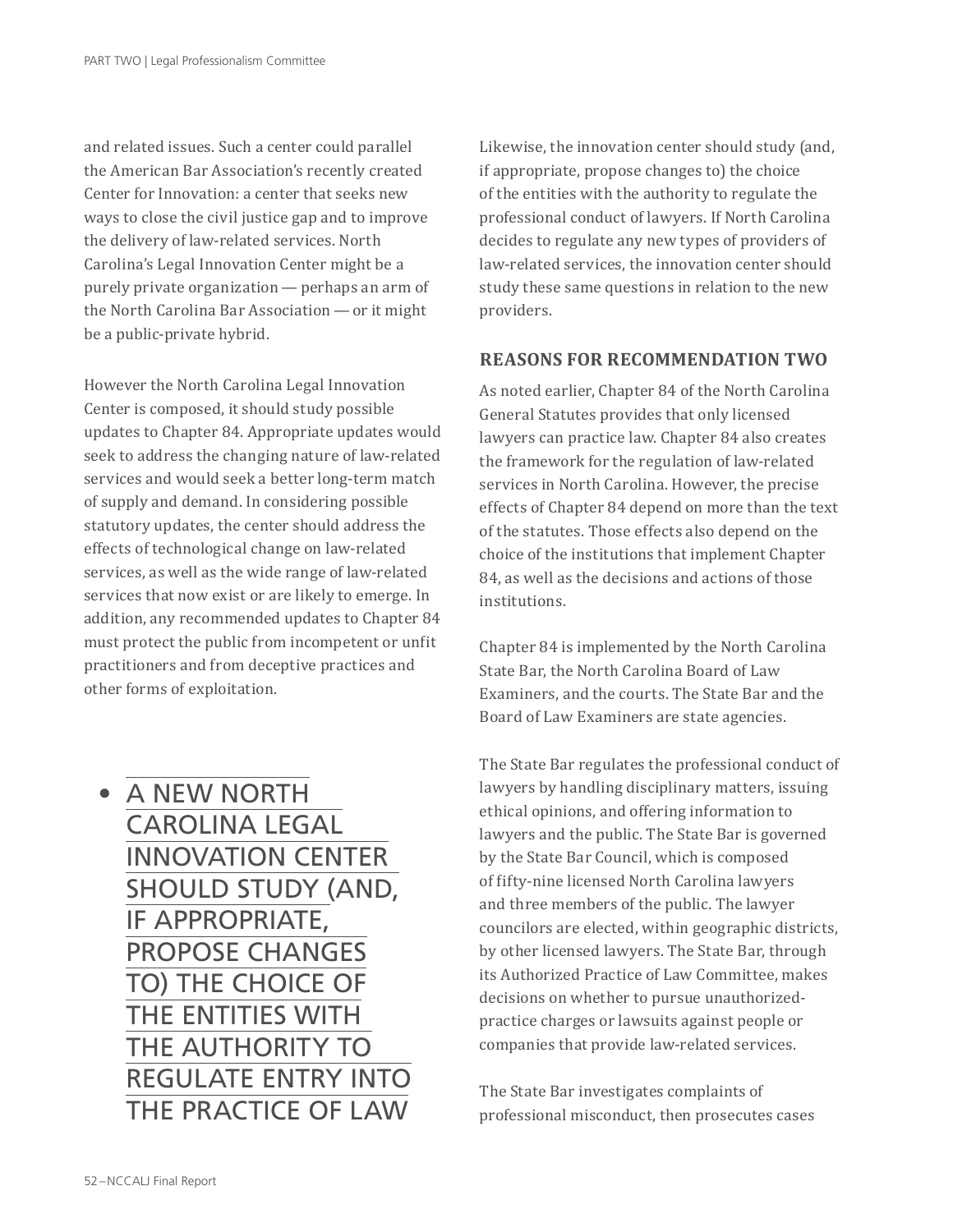before a statutorily created tribunal called the Disciplinary Hearing Commission. Twelve of the twenty members of this commission are lawyers appointed by the State Bar Council. The other eight members are non-lawyer citizens of North Carolina who are appointed by the Governor and the General Assembly. Each panel of the Disciplinary Hearing Commission consists of two lawyers and a public member.

The North Carolina courts, too, play a role in regulating the practice of law in this state. The courts have inherent authority to regulate the conduct of lawyers who appear before them. This authority operates in parallel with the authority of the State Bar. In addition, the North Carolina courts play a role in shaping the law on professional conduct when they decide appeals from decisions of the Disciplinary Hearing Commission, as well as lawsuits that are filed in the state trial courts in the first instance. Lawsuits alleging unauthorized practice are generally filed in the North Carolina trial courts. Decisions in those cases, as well as decisions of the Disciplinary Hearing Commission, are appealable to the North Carolina appellate courts.

The State Bar adopts rules that govern the practice of law. These rules include the Rules of Professional Conduct. The Supreme Court of North Carolina has the authority to approve, change, or reject these rules. The State Bar also administers certain programs that the Supreme Court of North Carolina has created, such as the Interest on Lawyers' Trust Accounts program and the Client Security Fund.

In the wake of *North Carolina State Board of Dental Examiners v. FTC*, 135 S. Ct. 1101 (2015), courts and federal antitrust agencies are scrutinizing the makeup, authority, and actions of state agencies that regulate licensed professionals. Our

Committee expresses no opinion on how North Carolina's entities that regulate entry into the practice of law would fare under the standards in the *Dental Board* decision.

The prospect of a *Dental Board* analysis, however, makes it appropriate to study the makeup, roles, and histories of the entities involved and what steps they can take to manage and avoid potential antitrust risks. Those who study these issues should consider whether there is a policy basis for recommending any change in the interaction of these entities. This study will complement possible changes to Chapter 84.

The Committee recommends that the new North Carolina Legal Innovation Center study these issues as well. The institutional roles discussed in Recommendation Two overlap with the regulatory issues discussed in Recommendation One. In view of these overlaps, it will be most efficient for the same body to study these issues together.

• AN APPROPRIATE ORGANIZATION SHOULD STUDY THE STANDARDS AND METHODS THAT NORTH CAROLINA SHOULD USE IN THE FUTURE TO ASSESS CANDIDATES FOR THE PRACTICE OF LAW, AS WELL AS THE ENTITIES THAT SHOULD CARRY OUT THESE ASSESSMENTS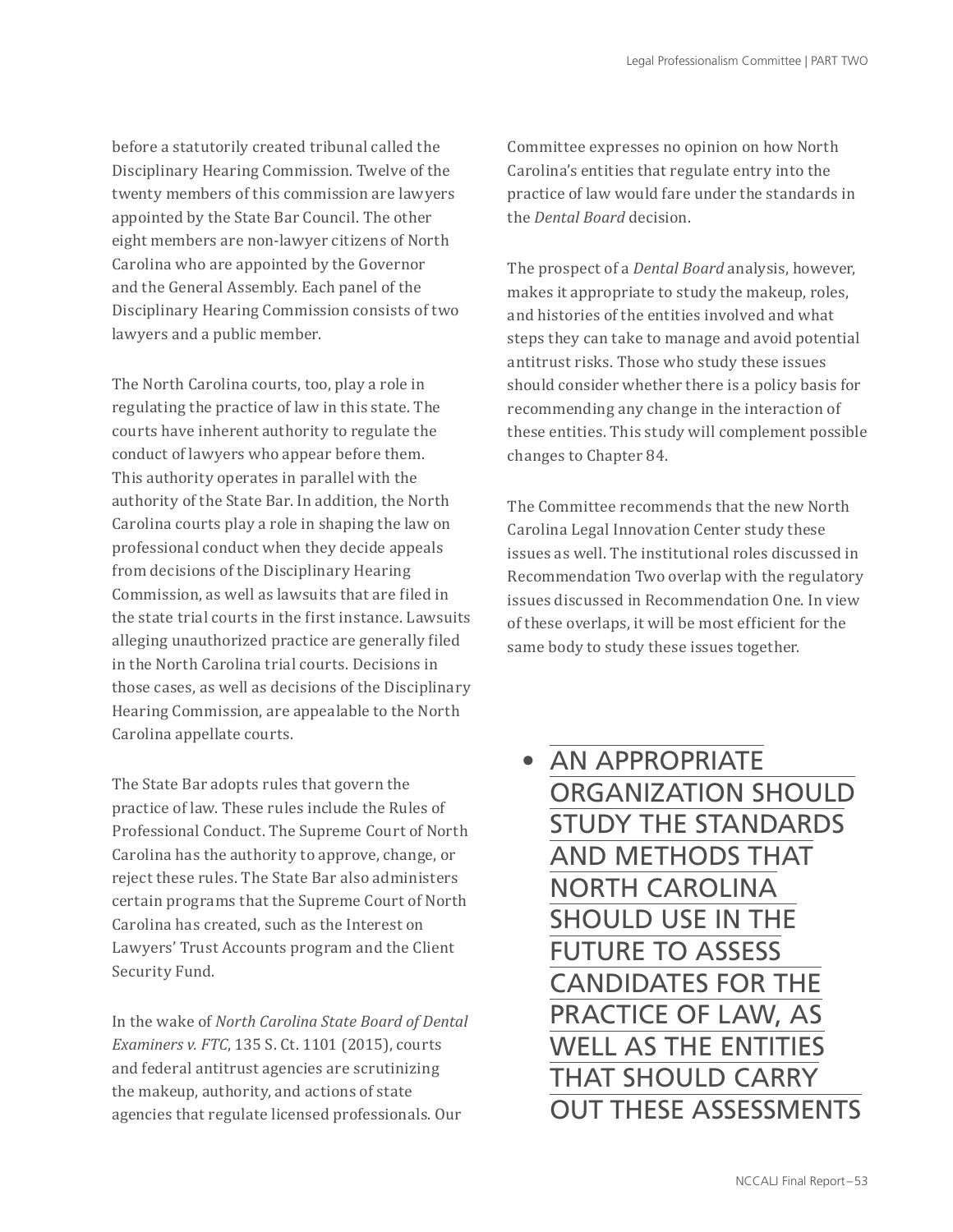This study should address the evolving scope of the practice of law, recent and future changes in the dynamics of law-related services, and the legal needs of the public. If North Carolina decides to regulate any new types of providers of law-related services, an appropriate organization should study these same questions in relation to the new providers.

#### **REASONS FOR RECOMMENDATION THREE**

Another factor that affects the supply and quality of law-related services in North Carolina is the way that the state assesses new candidates for law practice.

With narrow exceptions, all candidates for law licensure in North Carolina must be graduates of law schools approved by the State Bar Council. This list of law schools is limited to law schools accredited by the American Bar Association.

The North Carolina Board of Law Examiners administers a two-day written exam that seeks to ensure that a law graduate has a reasonable level of competence as a lawyer. One day of this exam consists of essays on selected aspects of North Carolina substantive law. The other day consists of the multiple-choice Multistate Bar Examination. Bar applicants must also pass the Multistate Professional Responsibility Examination. Further, they must undergo an extensive background check and must demonstrate good character to the satisfaction of the Board of Law Examiners.

North Carolina allows licensed lawyers from thirty-six states and the District of Columbia to

apply for admission by comity — that is, without taking the North Carolina Bar Examination. These admissions require an extensive application process. Rulings on comity applications often take several months.

In contrast, under Chapter 84A of the General Statutes, North Carolina allows lawyers whose only law license is from another country (or from Puerto Rico, Guam, or the U.S. Virgin Islands) to practice law independently in this state. To do so, these foreign legal consultants, as they are called, need not be admitted to the bar of any U.S. state. However, the statute limits them to a scope of practice that is narrower than the scope allowed for North Carolina-licensed lawyers.

North Carolina's methods of assessing candidates have remained essentially the same for decades. Over the past few years, however, the percentage of candidates who have passed the bar exam has been falling. The following table illustrates the drop:



**North Carolina Bar Examination**

There has also been a sharp increase in the percentage of candidates who have experienced problems during character-and-fitness inquiries.

Source: North Carolina Board of Law Examiners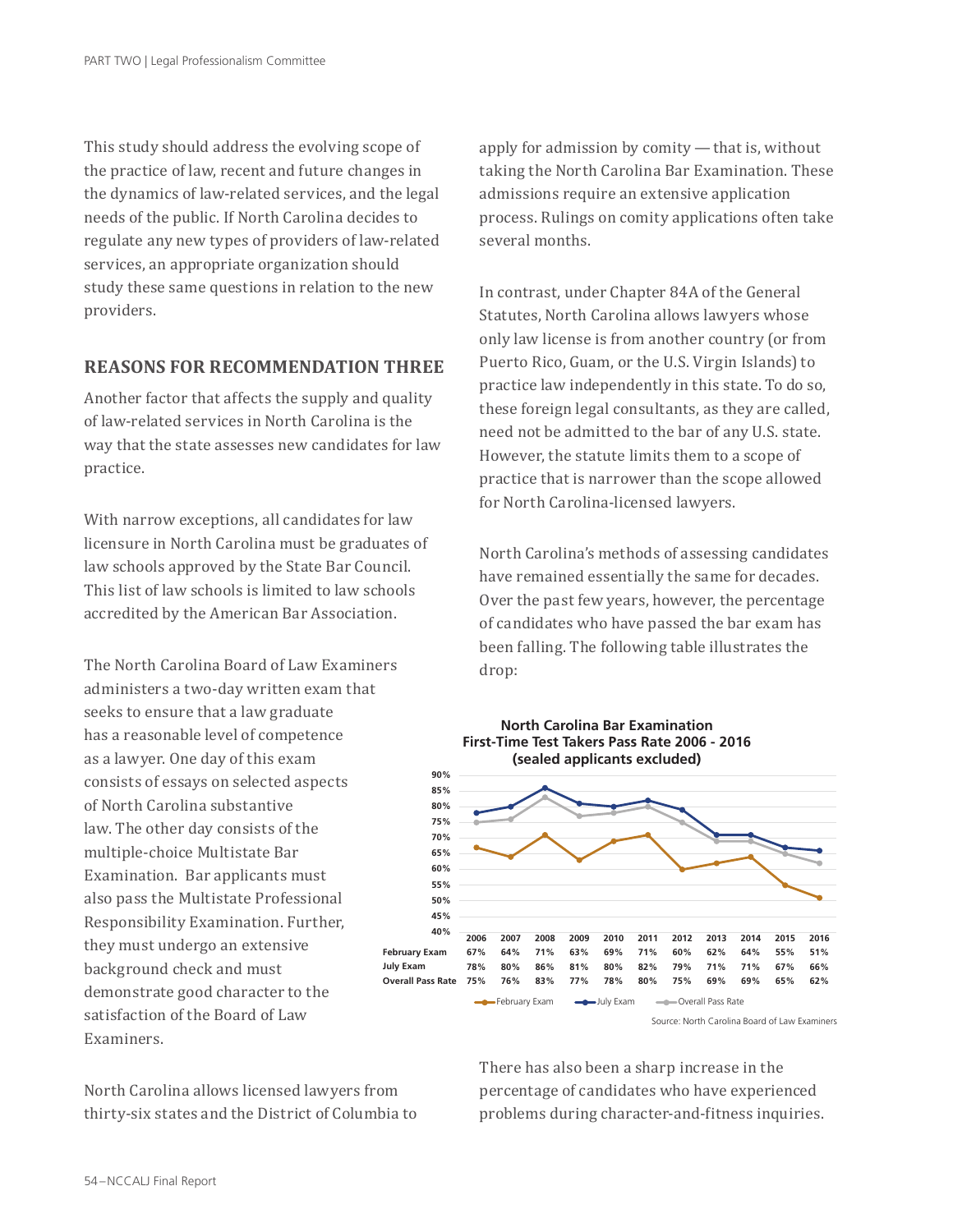For example, the following table compares, from 2012 to 2015, the percentage of North Carolina bar applicants who have a nondisclosure issue on their bar applications,

#### **Character and Fitness Issues Among North Carolina Bar Applicants, 2012-15**

| <b>Character and</b><br><b>Fitness Issue</b> | Percentage of<br><b>2012 Applicants</b> | Percentage of<br><b>2015 Applicants</b> | <b>Change from</b><br>$2012 - 2015$ |
|----------------------------------------------|-----------------------------------------|-----------------------------------------|-------------------------------------|
| Nondisclosure                                | 30%                                     | 52%                                     | $+22%$                              |
| DWI / DUI Incident                           | 23%                                     | 43%                                     | $+20%$                              |
| Multiple DWIs / DUIs                         | 5%                                      | 18%                                     | $+13%$                              |

incidents of DWI or driving after consuming alcohol, or multiple DWIs.<sup>6</sup>

Many states have begun reassessing their methods for assessing candidates for the practice of law. Currently, twenty-five states have adopted the Uniform Bar Examination. Each state that adopts the Uniform Bar Examination has the option of adding a state-specific component to the exam. The Uniform Bar Examination is administered and graded according to uniform guidelines created by the National Conference of Bar Examiners. The exam results in a score that is portable among any of the participating states.

Some states require bar candidates to take assessments at specified points during law school.

In addition, some states are experimenting with performance-based methods of testing bar applicants. For example, a majority of states administer the Multistate Performance Test, an exam that requires an applicant to carry out simulated lawyering for a simulated client.

In October 2016, the North Carolina Board of Law Examiners recommended that North Carolina begin administering the Uniform Bar Examination, including the Multistate Performance Test, in 2019.7 The Board also recommended that North Carolina supplement the Uniform Bar Examination with North Carolina-specific components that will be specified in the future. To take effect, this recommendation will need the approval of the

Source: North Carolina Board of Law Examiners, Dec. 2015

State Bar Council and the Supreme Court of North Carolina.

The criteria and methods for admission to the practice of law must balance a number of important considerations, such as:

- The criteria must bear a reasonable relationship to the knowledge and skills that today's and tomorrow's clients should expect their lawyers to have.
- The criteria and methods must be calibrated to screen out applicants who would become incompetent, unfit, or dishonest lawyers. Although perfect calibration is impossible, the criteria and methods must never slight the consumer-protection function of bar admissions.
- At the same time, the criteria and methods must be fair and reasonably objective.
- The criteria and methods must be practical and cost-effective.
- The criteria and methods must be transparent. The legal profession must be able to predict — and explain — the results produced by the criteria and methods.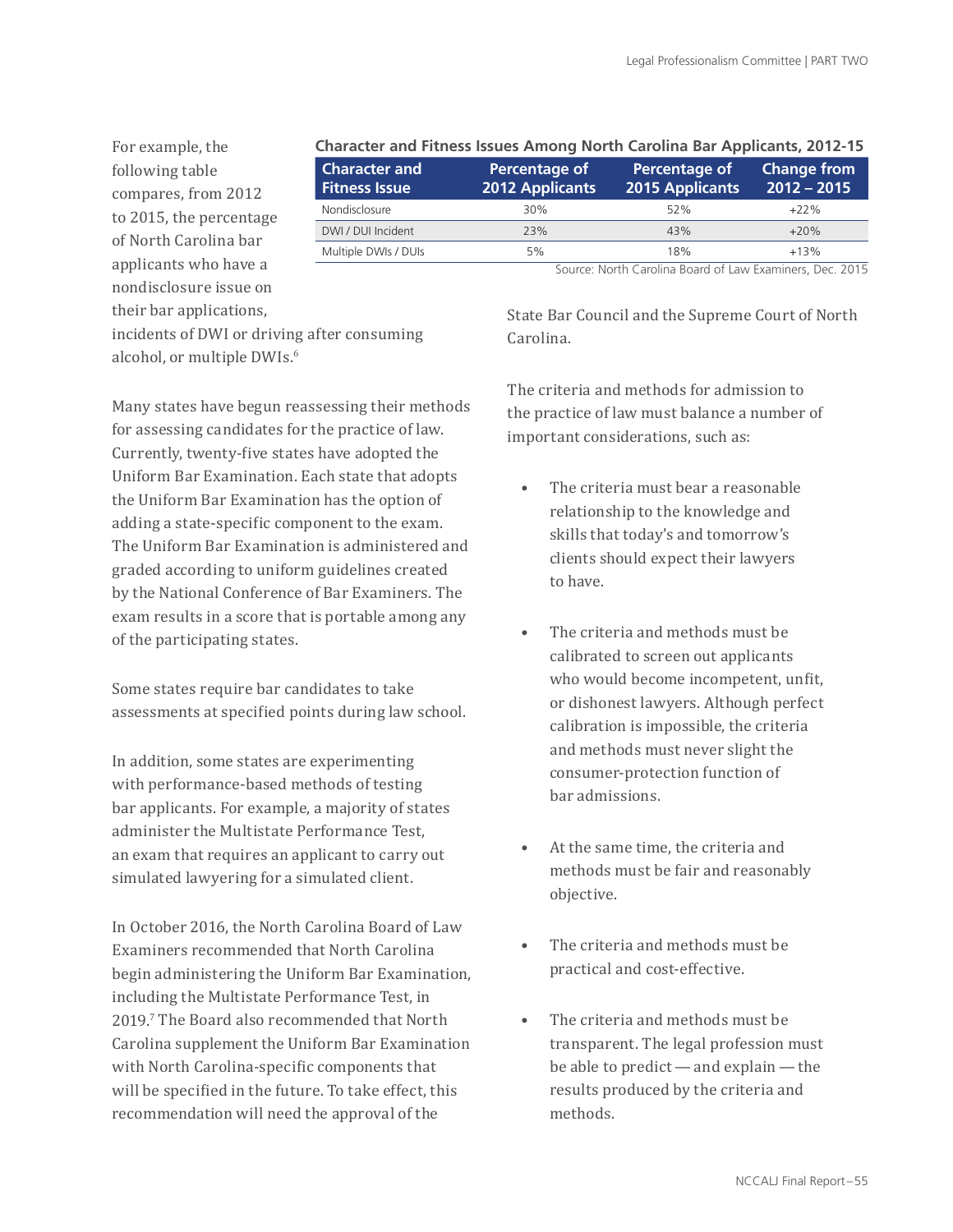For many years, North Carolina has used essentially the same criteria and methods to assess candidates for the practice of law. This fact suggests that it would be beneficial to study, and possibly update, those criteria and methods. Recent circumstances reinforce that conclusion:

- Clients are seeking a wider range of services from lawyers. In some cases, they are seeking new or more limited services, such as "unbundled" strategic and technical advice, document review, or form completion.
- As shown above, pass rates on the North Carolina Bar Examination have dropped in recent years. The pass rates have dropped even though the bar exam is, in a sense, graded on a curve.
- More bar candidates present serious issues with character and fitness than in earlier eras.
- Many states are considering alternatives to the traditional bar exam, including performance-based exams and apprenticeship-like systems.

If the definition of the practice of law in North Carolina changes, this change will call for further adaptation of the skills and other characteristics required of lawyers. Moreover, if North Carolina decides to license or certify any non-lawyer providers of law-related services, the state will need to find ways to assess candidates for those roles.

Finally, the above changes suggest that an appropriate body should also study the choice of the entity that assesses candidates. Applying new standards and methods, and assessing non-lawyer providers of law-related services, might require expertise beyond the current capabilities of the Board of Law Examiners.

Bar examiners and lawyer regulators nationwide are currently studying the policy issues in this area. A qualified body — one with expertise in legal education and test methods — should study these issues in North Carolina as well.

A new North Carolina Legal Innovation Center might or might not have the above expertise. If it does, the innovation center would be a good choice to carry out this analysis. If not, another appropriate body should be chosen or created.

• THE COMMITTEE ENDORSES THE WORK OF THE NORTH CAROLINA EQUAL ACCESS TO JUSTICE **COMMISSION** 

The Committee recommends that the Equal Access to Justice Commission explore ways to increase the help offered to self-represented litigants throughout North Carolina. The Committee also endorses the work of the related North Carolina Pro Bono Resource Center, which seeks to increase pro bono services provided by North Carolina lawyers.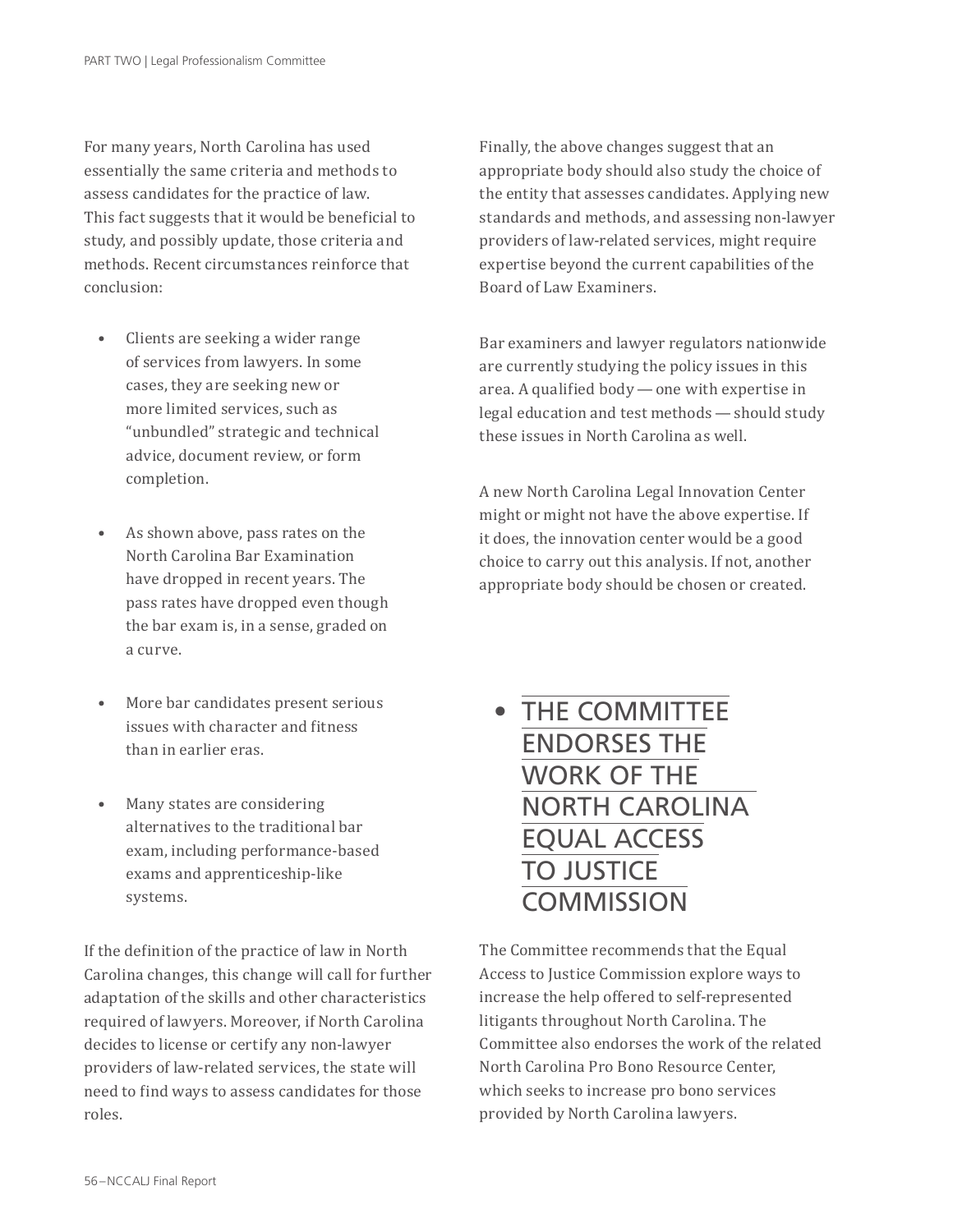#### **REASONS FOR RECOMMENDATION FOUR**

As an unfortunate side effect of North Carolina's current system for delivery of legal services, many North Carolinians have law-related needs but cannot afford lawyers.

Accommodating self-represented litigants is one of the most pressing challenges that face the North Carolina courts. Most aspects of the court system are not designed for use by people who litigate without the help of a lawyer. Most self-represented litigants have only a limited understanding of the substantive law involved in their cases, the meaning of legal terms, the rules of evidence and procedure, and filing deadlines. They face challenges at every step, including filing a lawsuit, serving process, conducting and responding to discovery, and more. These litigants are often tripped up by procedural rules and other features of our complex legal system. In sum, the absence of a lawyer makes it unlikely that unrepresented parties can achieve their objectives in court. These difficulties can erode public trust and confidence in the court system.

As another concern, when unrepresented parties try to file papers, interact with court officials and opposing counsel, and appear in court, their efforts often strain the resources of the court system and cause difficulties in the litigation process. Judges and court officials often face difficult choices about how much they can help unrepresented parties.

Self-represented litigants in North Carolina also face problems because of county-to-county variations in trial courts' forms and local rules. For example, a 2016 study found that, across a sample of twelve North Carolina counties, child custody cases triggered a total of twenty-eight different local rules.<sup>8</sup> These local rules applied over and above the statewide rules that govern these cases.

The number and complexity of these rules make it extremely difficult for self-represented litigants to understand and comply with court procedures. The variations also make it difficult for pro bono lawyers to represent litigants across county lines.

Further, North Carolina court forms are not as readily accessible as they might be, especially for self-represented litigants.

To ease these challenges, courts in some states have started efforts to make the court system more user-friendly for self-represented litigants. For example, the state courts of Utah and California have launched self-help websites that provide forms, explanations of basic procedural steps, and links to the most commonly encountered substantive law.9 These types of resources are useful for many litigants, but less useful for litigants with limited education, English skills, or computer skills.

Courthouse navigators are an even more useful resource for self-represented litigants. These programs, currently in place in New York and Arizona, allow trained non-lawyers to help self-represented litigants without giving legal advice. Courthouse navigators use computers to retrieve information, research information about the law, collect documents needed for individual cases, and, if needed, respond to judges' or court officials' questions about a particular case. Navigators reduce the confusion of selfrepresented litigants, but they do more than that. They also help cases flow more efficiently through the court system. Further, navigators insulate judges and court clerks from the dilemmas that they face when self-represented litigants turn to them for advice.

After hearing about these initiatives in other states, the Committee discussed a wide range of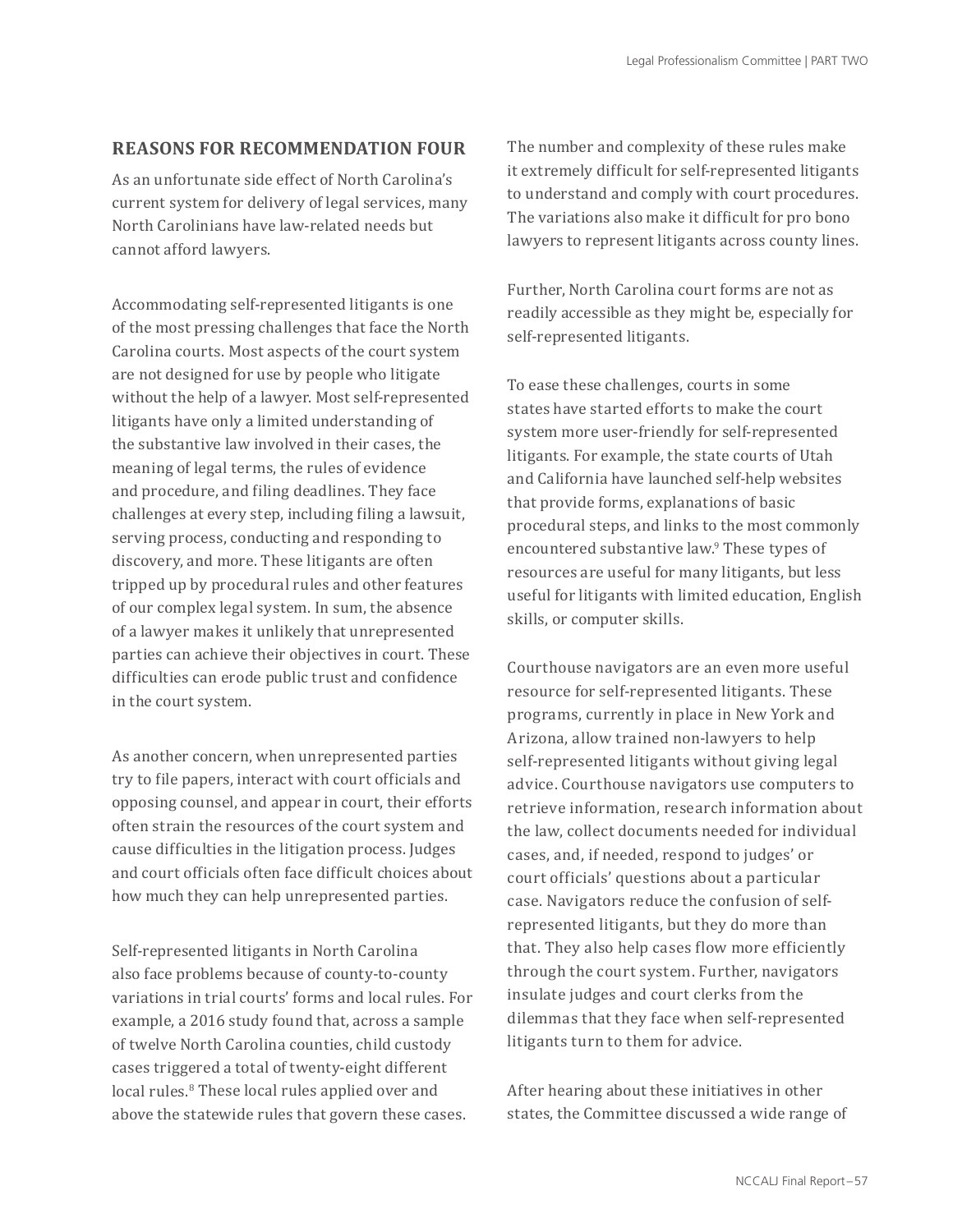possible direct initiatives to fill the justice gap in North Carolina. The Committee received especially valuable information from the North Carolina Equal Access to Justice Commission. For several years, the Equal Access to Justice Commission has been studying the causes of the justice gap and possible solutions. Our Committee considers it important for North Carolina to speak with one voice on these issues. Thus, we endorse the work and recommendations of the Equal Access to Justice Commission.

Although all of the Equal Access to Justice Commission's work is important, the Committee would like to highlight and endorse the Equal Access to Justice Commission's initiatives in two areas: meeting the needs of self-represented litigants and increasing lawyers' pro bono services.

#### *Finding Ways to Accommodate Self-Represented Litigants*

The Committee encourages the Equal Access to Justice Commission to recommend measures that will reduce the burdens faced by self-represented parties and volunteer lawyers. Although the Committee defers to the Equal Access to Justice Commission on the best choice of measures, worthwhile efforts might include those listed in Exhibit 1 of this report.

None of these measures, however, should be viewed as a substitute for trained, competent counsel in appropriate cases. Through technology-enhanced tools and case management orders, the court system should notify selfrepresented litigants, as early as is practical in a given case, what free or low-cost legal services might be available and how to obtain them. These systems should be designed to direct legal-aid resources and volunteer lawyers' services to

the litigants who need them the most and would benefit from them the most.

Many of the initiatives recommended here, of course, cost money. This reality highlights the need for adequate funding of the North Carolina court system.

#### *Advancing Pro Bono Efforts*

Although pro bono lawyering alone is unlikely to fill the entire civil-justice gap, it has the potential to fill part of the gap.

Rule 6.1 of North Carolina's Rules of Professional Conduct affirms that each lawyer has a professional obligation to provide legal services to those who are unable to pay. The rule urges all lawyers, regardless of their professional roles, "to render at least (50) hours of pro bono public legal services per year."

Since the adoption of Rule 6.1 in 2010, however, there have been only limited efforts to educate North Carolina lawyers on their ethical duty to provide pro bono legal services. Although pro bono lawyers alone cannot serve the needs of all clients who seek help, pro bono programs and dedicated pro bono volunteer lawyers can play a crucial role in bridging the justice gap and helping legal aid organizations serve those most in need.

In 2014, the Equal Access to Justice Commission surveyed lawyers across the state to identify current pro bono activities and barriers to increasing pro bono services. According to the survey, the resources that would be most likely to encourage pro bono services include (1) an online portal to review and select pro bono opportunities, (2) manuals on skills and best practices, and (3) a statewide agency to connect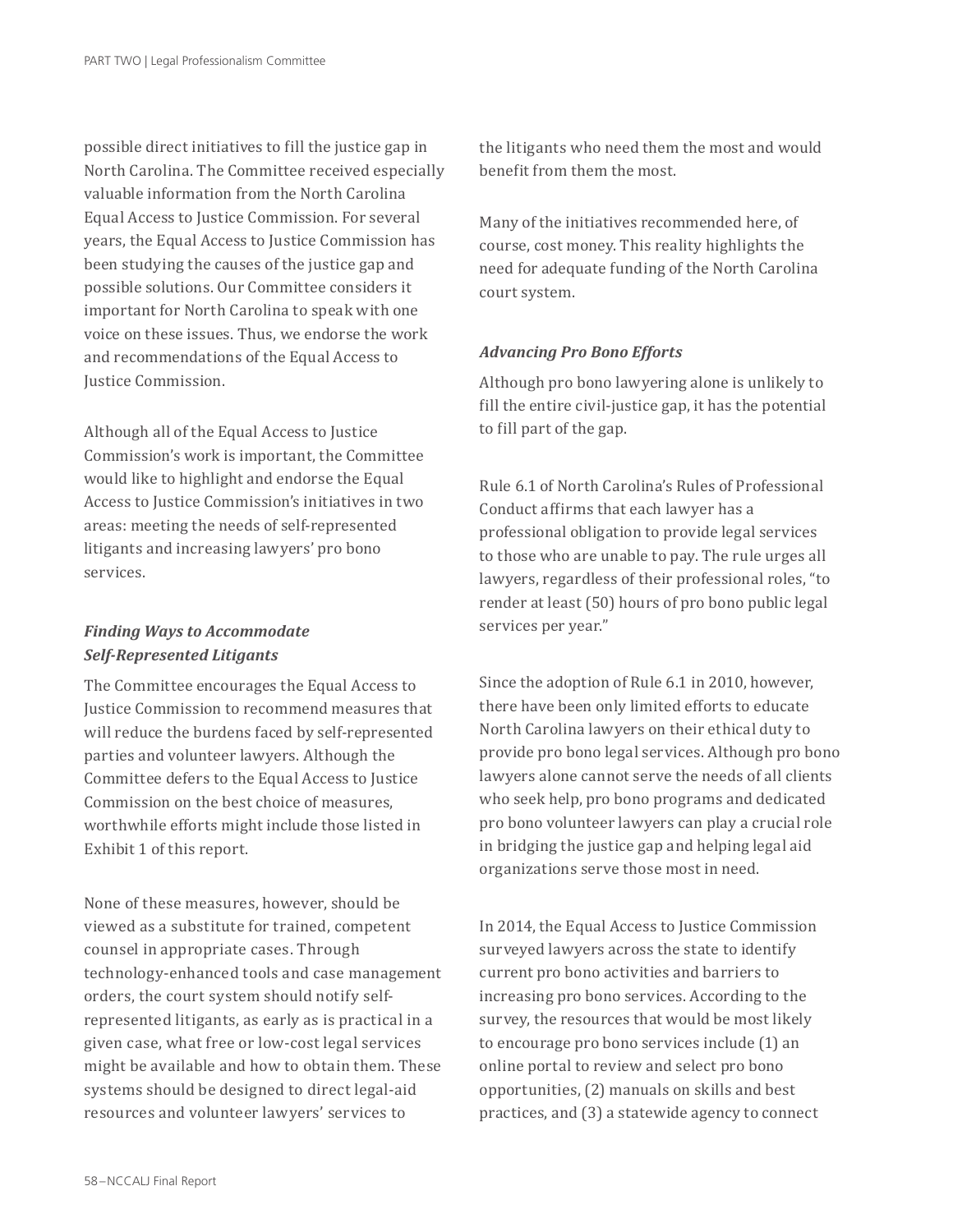lawyers with organizations that administer pro bono activities.10

In 2016, the Equal Access to Justice Commission established the North Carolina Pro Bono Resource Center with the goal of increasing pro bono participation statewide. The initial activities of the Pro Bono Resource Center include:

- Providing support for existing pro bono activities through recruitment, training, and opportunities for collaboration;
- Communicating to lawyers statewide about pro bono projects;
- Developing pro bono projects, with an initial focus on projects to deploy recent law school graduates to meet unmet legal needs in Wake and Mecklenburg counties;
- Implementing voluntary pro bono reporting; and
- Recognizing lawyers' pro bono service statewide.

The Committee endorses these efforts. In Exhibit 1 of this report, the Committee suggests further possible initiatives for the Pro Bono Resource Center.

- 1. 2015 survey of the High Point University Survey Research Center. A summary of the results of this survey is available at http://bit.ly/2hWGgLW. Published December 15, 2015. Accessed December 20, 2016.
- 2. National Center for State Courts, *The Landscape of Civil Litigation in State Courts*, 2015. Available at http://bit.ly/2i7rEfS. Accessed December 20, 2016.
- 3. Comments of representatives from the North Carolina State Bar in their presentation, "Active Lawyers by Judicial District vs. District Population," NCCALJ Legal Professionalism Committee Meeting (Raleigh, NC), October 6, 2015.
- 4. *See, e.g.,* Noam Scheiber, "An Expensive Law Degree, and No Place to Use It," *New York Times*, June 17, 2016. Available at http://nyti.ms/1UHnEKX. Accessed January 12, 2017.
- 5. *See* Act of June 30, 2016, Ch. 60, §§ 1-2, 2016 N.C. Adv. Legis. Serv. 198, 198-99 (codified at G.S. 84-2.1(b)-2.2).
- 6. Comments of representatives from the North Carolina Board of Law Examiners in their presentation at the NCCALJ Legal Professionalism Committee Meeting (Raleigh, NC), December 1, 2015. Presentation materials available at http://bit. ly/2ioElSp. Accessed January 12, 2017.
- 7. Minutes of the October 2016 meeting of the North Carolina Board of Law Examiners. Available upon request.
- 8. Comments of representatives from the North Carolina Equal Access to Justice Commission in their presentation at the NCCALJ Legal Professionalism Committee Meeting (Raleigh, NC), May 3, 2016. Presentation materials available at http:// bit.ly/2jbEtWl. Accessed January 12, 2017.
- 9. *See* Utah Courts Self-Help Resources / Self-Represented Parties, available at https://www.utcourts.gov/selfhelp. Accessed November 22, 2016; and The California Courts Self-Help Center, available at http://www.courts.ca.gov/selfhelp.htm. Accessed November 22, 2016.
- 10. Results of the online "North Carolina Pro Bono Participation Survey," conducted by the North Carolina Equal Access to Justice Commission, May 2014.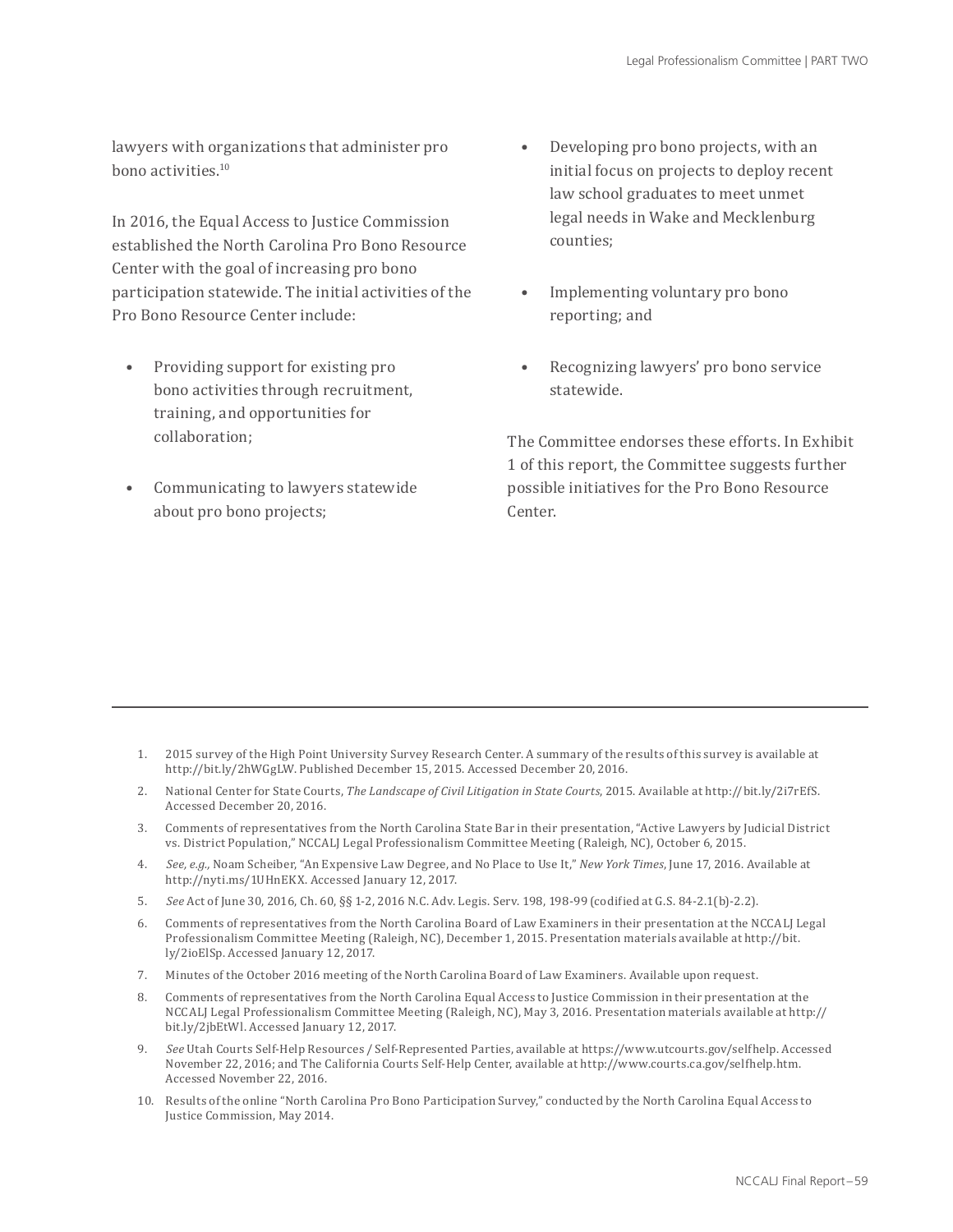#### **EXHIBIT 1**

#### *Suggested Initiatives for the North Carolina Equal Access to Justice Commission*

- Analyzing whether the North Carolina court system is accessible to and usable by selfrepresented litigants. This analysis should consider whether the current level of access raises any due process issues.
- Urging the North Carolina courts to implement a "courthouse navigator" system statewide.
- Creating a statewide action plan for self-represented litigants.
- Identifying ways to streamline commonly encountered court processes to make them easier for self-represented litigants to handle.
- Standardizing forms and templates for self-represented litigants across North Carolina.
- Studying trial courts' local rules and identifying ways to standardize or consolidate these rules as much as is reasonable.
- Creating websites with user-friendly court information and online forms, with links to live assistance from court personnel.
- Providing online triage services that give self-represented litigants routes for pursuing their cases and, at the same time, help the courts process and track cases.
- Offering standard training to help judges and court personnel work with selfrepresented litigants.
- Forging agreements with law schools' clinical programs, in an effort to involve law students (under supervision) in client services.
- Developing court assistance offices, self-help centers, and courtroom-based resources to help self-represented litigants.
- Collaborating with public libraries and law libraries to help self-represented litigants.
- Collecting and analyzing data on the barriers facing unrepresented litigants, how unrepresented litigants fare in court, and the impact of efforts to help them.

#### *Suggested Initiatives for the North Carolina Pro Bono Resource Center*

- Developing a statewide campaign to educate North Carolina lawyers about their responsibility to provide pro bono legal services under Rule 6.1 of North Carolina's Rules of Professional Conduct.
- Working with local bar organizations to develop pro bono projects throughout North Carolina.
- Expanding training opportunities for lawyers who volunteer to provide pro bono legal services.
- Supporting efforts to track and recognize North Carolina lawyers' pro bono service.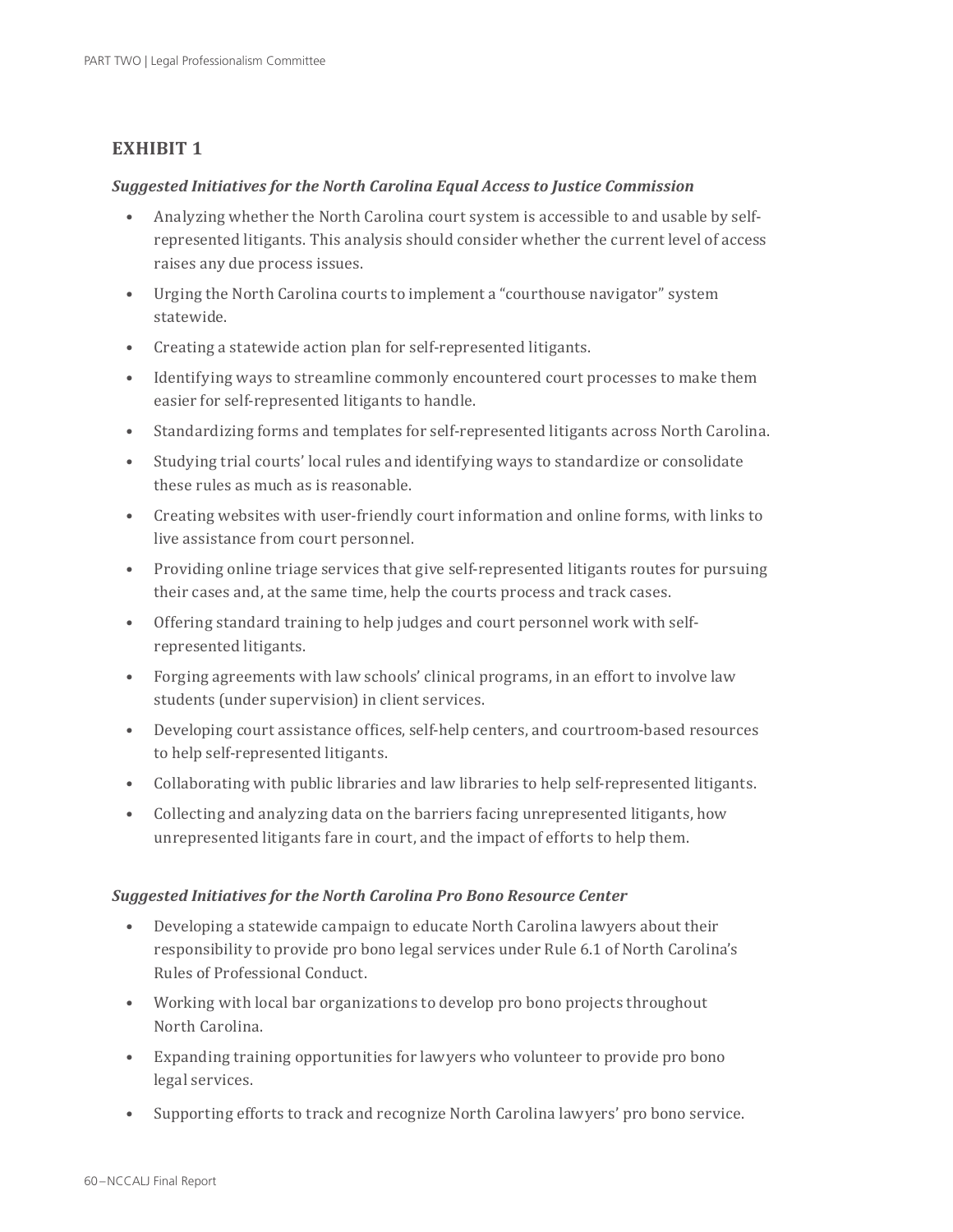#### **EXHIBIT 2**

#### *Materials Reviewed by the Committee*

*(All links below were last accessed on October 7, 2016.)*

- I. American Bar Association (ABA) Documents
	- a. ABA Commission on the Future of Legal Services, Report on the Future of Legal Services in the United States (2016), http://abafuturesreport.com/2016-fls-reportweb.pdf.
	- b. ABA Issue Papers
		- i. ABA Commission on the Future of Legal Services, Issue Paper on the Future of Legal Services (Nov. 3, 2014), http://www.americanbar.org/content/ dam/aba/administrative/legal\_education\_and\_admissions\_to\_the\_bar/ reports/2014\_11\_03\_issues\_paper\_future\_legal\_services.authcheckdam.pdf.
		- ii. ABA Commission on the Future of Legal Services, Issue Paper Concerning New Categories of Legal Services Providers (Oct. 16, 2015), https://www. americanbar.org/content/dam/aba/images/office\_president/delivery\_of\_legal\_ services\_completed\_evaluation.pdf.
		- iii. ABA Commission on the Future of Legal Services, For Comment: Issues Paper Concerning Legal Checkups (Mar. 22, 2016), http://www.americanbar.org/ content/dam/aba/administrative/legal\_education\_and\_admissions\_to\_the\_ bar/reports/2016\_legal\_services\_call\_for\_comments.authcheckdam.pdf.
		- iv. ABA Commission on the Future of Legal Services, For Comment: Issues Paper Concerning Unregulated LSP Entities (Mar. 31, 2016), http://www. americanbar.org/content/dam/aba/images/office\_president/final\_ unregulated\_lsp\_entities\_issues\_paper.pdf.
		- v. ABA Commission on the Future of Legal Services, For Comment: Issues Paper Regarding Alternative Business Structures (Apr. 8, 2016), http://src.bna.com/eeX.
- II. New Models for the Delivery of Legal Services
	- a. William Henderson, Professor, Ind. Univ. Maurer School of Law, Adapting to a World that Wants a Better, Faster, Cheaper Legal Solution (Dec. 5, 2014), http://nccalj. org/wp-content/uploads/2015/pdf/henderson-ncba-presentation.pdf.
	- b. Legal Zoom and Avvo Presentation Videos
		- i. N.C. Commission on the Administration of Law & Justice, Legal Professionalism Presentation by Chas Rampenthal (Nov. 25, 2015), https://www.youtube.com/ watch?v=6WkJn5tW0YE.
		- ii. N.C. Commission on the Administration of Law & Justice, Legal Professionalism Presentation by Dan Lear (Nov. 25, 2015), https://www.youtube.com/ watch?v=-AyDd\_k11Co.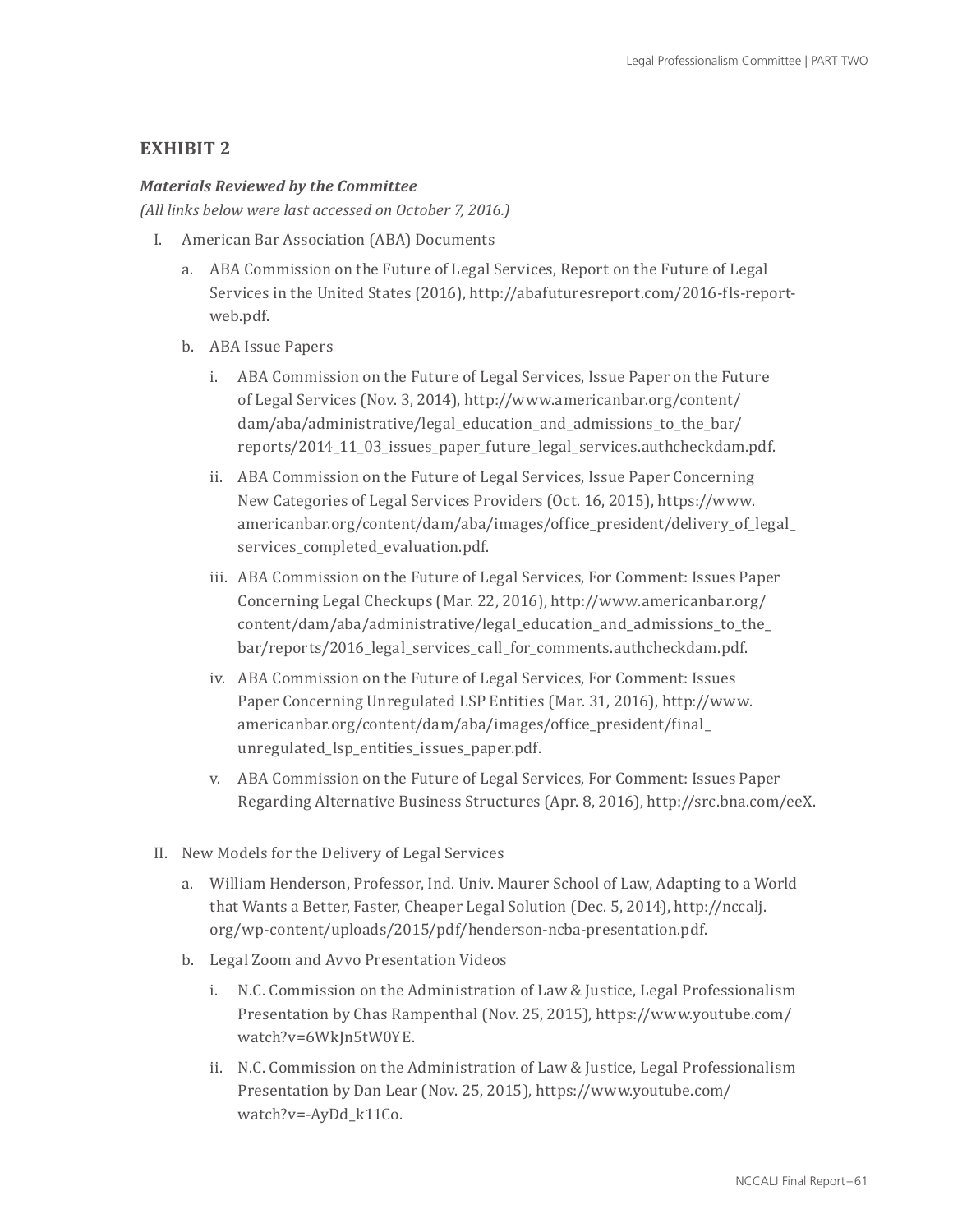- iii. N.C. Commission on the Administration of Law & Justice, Legal Professionalism Panel Discussion (Nov. 25, 2015), https://www.youtube.com/ watch?v=nUHQwJ1MdY4.
- c. Axiom Global Inc., About Axiom (Feb. 2, 2016), http://nccalj.org/wp-content/ uploads/2016/01/Axiom-NCCALJ-Legal-Professionalism-Committee-Presentation.pdf.
- d. Raymond H. Brescia, *Uber for Lawyers: The Transformative Potential of a Sharing Economy Approach to the Delivery of Legal Services*, 64 Buff. L. Rev. 745 (2016).
- e. Non-Lawyer Ownership in Law Firms
	- i. Nick Robinson, *When Lawyers Don't Get All the Profits: Non-Lawyer Ownership, Access, and Professionalism*, 29 Geo J. of Legal Ethics 1 (2016).
	- ii. Tahlia Gordon & Steve Mark, *Access to Justice: Can You Invest in It?* (April 2015), https://www.researchgate.net/publication/275608762\_Access\_to\_Justice\_ Can\_you\_Invest\_in\_it.
	- iii. Utah State Courts & Utah State Bar, *Non-Lawyer Legal Assistance Roles Efficacy, Design, and Implementation* (2015), https://www.utcourts.gov/committees/ limited\_legal/NonLawyer%20Legal%20Assistance%20Roles.pdf.
- f. Alternative Business Structures
	- i. Stephen Roper et al., Enterprise Research Centre, *Work Organization and Innovation in Legal Services: Analysis from a "Deep Dive" Study* (2015), http:// www.enterpriseresearch.ac.uk/wp-content/uploads/2016/05/ERC-ResPap45- RoperLoveBourke.pdf.
	- ii. Solicitors Regulation Authority, *Research on Alternative Business Structures (ABSs)* (2014), http://www.sra.org.uk/sra/how-we-work/reports/researchabs-executive-report.page.
- g. Limited-License Legal Technicians (LLLTs)
	- i. Wash. R. Gen. Application APR 28 ("Limited Practice Rule for Limited License Legal Technicians").
- III. Changes in the Practice of Law
	- a. Mark A. Cohen, *The Future Keeps Happening to Legal Services*, Law360 (Mar. 24, 2016), http://www.law360.com/articles/775358/the-future-keeps-happening-tolegal-services.
	- b. Georgetown Law Center for the Study of the Legal Profession, 2016 Report on the State of the Legal Market, https://www.law.georgetown.edu/news/upload/2016\_ PM\_GT\_Final-Report.pdf.
	- c. Andrew M. Perlman, *Toward the Law of Legal Services*, 37 Cardozo L. Rev. 49 (2015).
	- d. Andrew M. Perlman, Dean & Professor of Law, Suffolk Law Sch., Improving Access to Justice Through Technology and Regulatory Innovation (Dec. 1, 2015), http:// nccalj.org/wp-content/uploads/2015/12/North-Carolina-Access-to-Justice.pdf.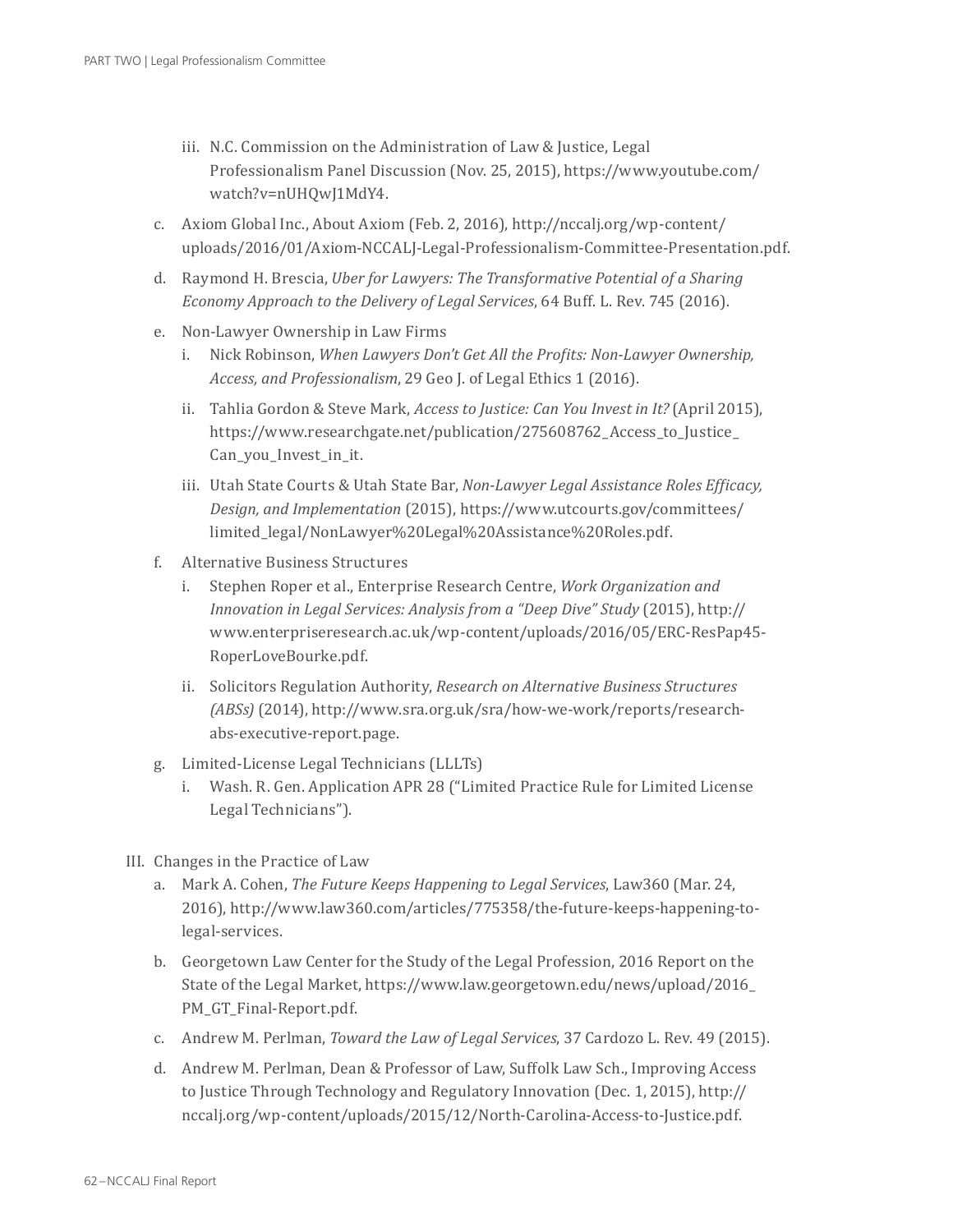- IV. Regulation of the Practice of Law
	- a. Reid Phillips, Brooks, Pierce, McLendon, Humphrey & Leonard, LLP, Do the North Carolina Unauthorized Practice of Law Statutes Serve Their Purpose? (May 3, 2016), http://nccalj.org/wp-content/uploads/2016/05/NCCALJ\_Unauthorized\_ Practice\_of\_Law\_Presentation.pdf.
	- b. Clifford Winston & Quentin Karpilow, *Should the U.S. Eliminate Entry Barriers to the Practice of Law? Perspectives Shaped by Industry Deregulation*, 106 Am. Econ. Rev. 171 (2016).
	- c. *LegalZoom.com, Inc. v. North Carolina State Bar*, No. 11 CVS 15111, 2015 WL 6441853 (N.C. Bus. Ct. Oct. 22, 2015).
	- d. Bobbi Jo Boyd, *Mapping Inter-Organizational Boundary Bureaucracy and the Need for Oversight*, 45 Sw. L. Rev. 631 (2016).
	- e. Memorandum from Joni Nichols & Anne Evangelista to Luke Bierman regarding current regulation of the practice of law and best practices of regulation (Apr. 27, 2016).
	- f. *N.C. State Board of Dental Examiners v. FTC*, 135 S. Ct. 1101 (2015).
	- g. Andrew Strickler, *N.Y. Bar Hammers ABA Plan for Legal Services Oversight*, Law360 (Feb. 5, 2016), http://www.law360.com/articles/755705/ny-bar-hammers-abaplan-for-legal-services-oversight.
	- h. Grant B. Osborne, *Contemplations on "An Act to Further Define ... 'Practice [of] Law,'" "Requirements for Web Site Providers" and Chapter 84 of the North Carolina General Statutes*, NCBA Blog (Aug. 24, 2016), http://ncbarblog.com/2016/08/ contemplations-on-an-act-to-further-define-practice-of-law-requirements-for-website-providers-and-chapter-84-of-the-north-carolina-general-statutes/.
- V. Legal Education
	- a. Michele R. Pistone & Michael B. Horn, Clayton Christensen Institute, Disrupting Law School: How Disruptive Innovation Will Revolutionize the Legal World (2016), http://www.christenseninstitute.org/wp-content/uploads/2016/03/Disruptinglaw-school.pdf.
	- b. Press Release, Law School Admission Council, Why LSAT Scores Should Not Be Used to Label Law Schools and Their Students (Dec. 1, 2015), http://www.lsac.org/ docs/default-source/press-releases/lsac-statement-dec-1-final.pdf.
	- c. Memorandum from Luke Bierman to Committee regarding Commission's review of the bar examination (May 3, 2016).
	- d. Victor Li, *Florida Supreme Court Approves Mandatory Tech CLE Classes for Lawyers, ABA Journal* (Sept. 30, 2016), http://www.abajournal.com/news/article/florida\_ supreme\_court\_approves\_mandatory\_tech\_cles\_for\_lawyers.